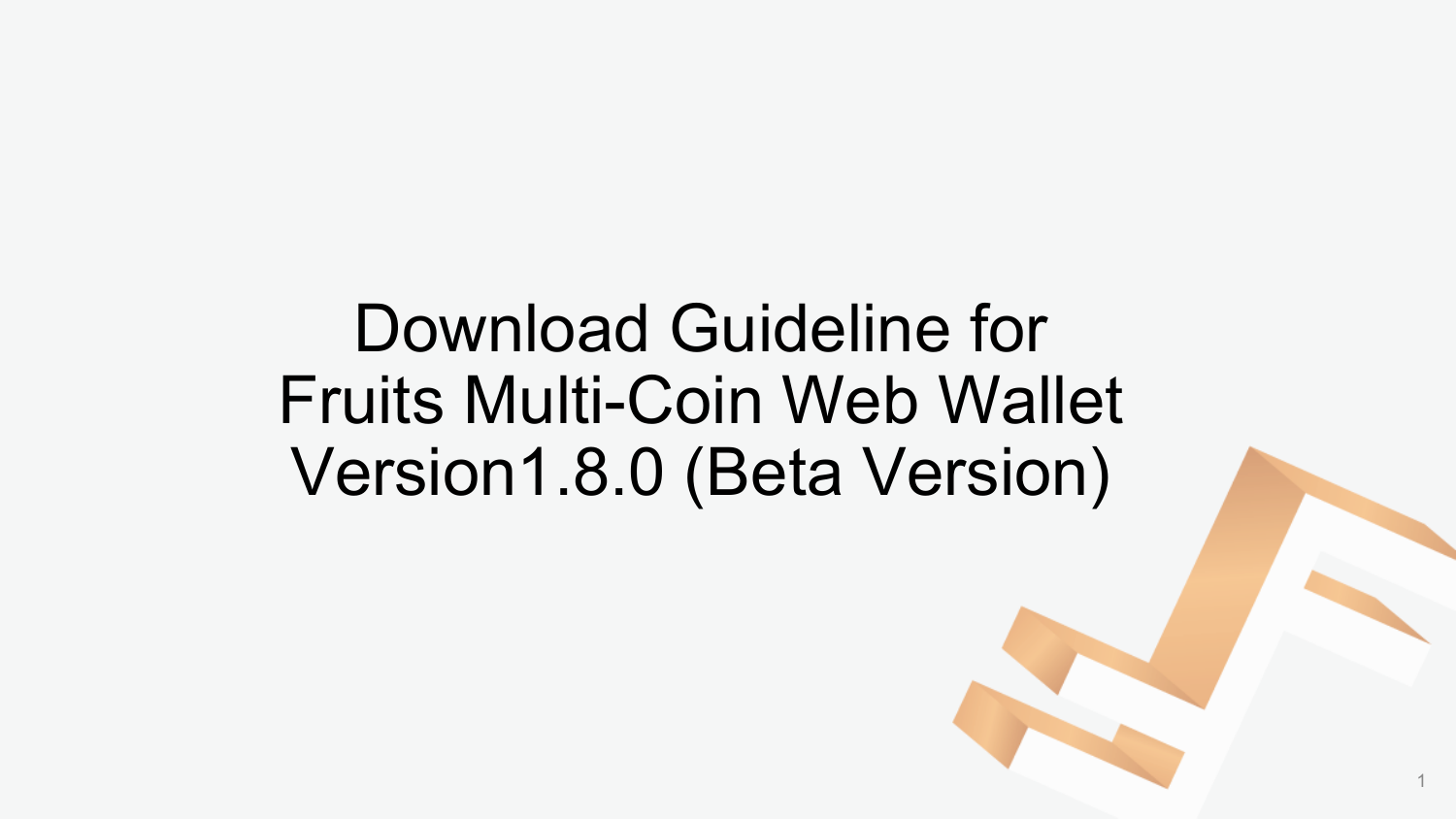### Table of Contents

#### $\bullet$ **[Warning](#page-2-0)**  $\bullet$ **Staking**  $\bullet$ Staking – [Purpose](#page-4-0) ⊕ **[Staking FRUITS](#page-5-0)**

- $\bullet$ **Staking Bitcoin**
- $\bullet$ **[Staking Ethereum](#page-9-0)**
- $\bullet$ **[Staking History](#page-11-0)**

#### ● Swap

- ⊕ [Swap Juice DEX](#page-12-0)
- ⊕ **[Swap Exchange](#page-13-0)**
- ➊ [Swap Confirm Order](#page-14-0)

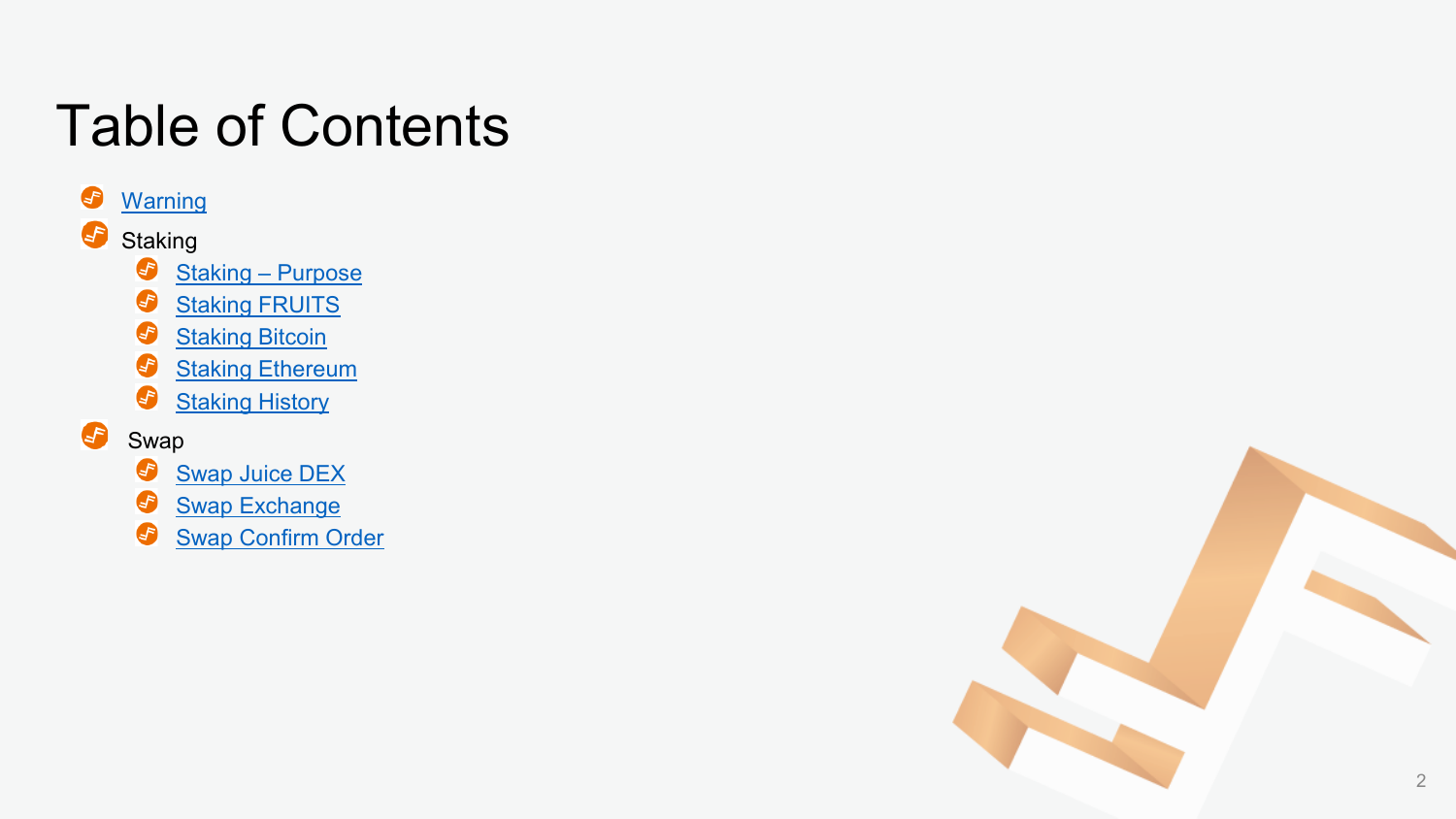<span id="page-2-0"></span>

- Before updating your wallet, please make sure you have your current wallet address passphrase in a safe and secure location
- It is your responsibility to have it copied and secured because just like any other cryptocurrency wallet, we do not have access to your wallet

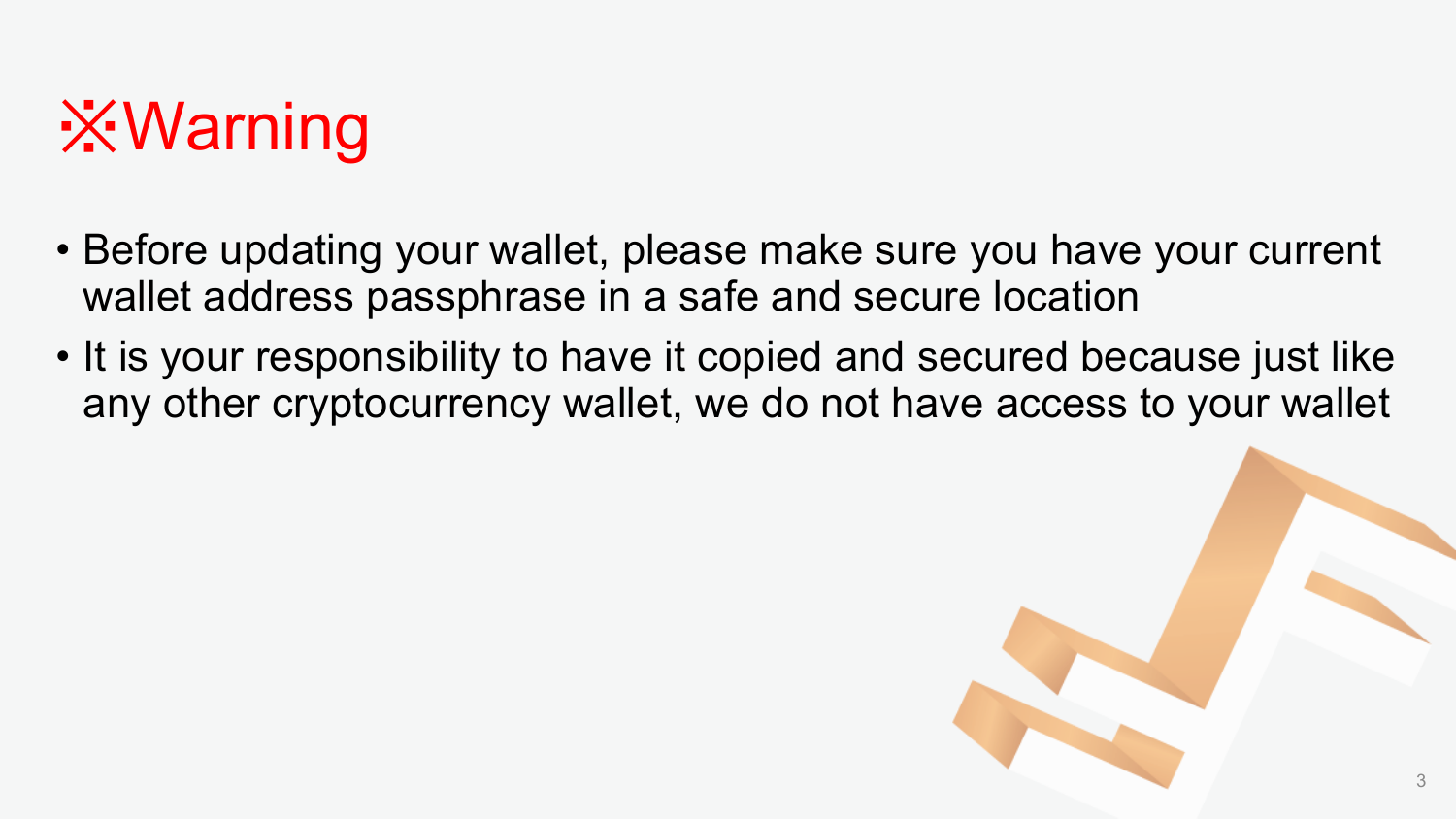### FRUITS Login Page & Disclaimer

#### **Step 1**

• Access the URL below: <https://beta.fwallet.net/> username: fruits-beta password: fruits@2022

### **Step 2**

• Successful login and redirect to Disclaimer screen, click "I Understand"

| Login<br>Username                                                                                                                                                                                                                                     |  |
|-------------------------------------------------------------------------------------------------------------------------------------------------------------------------------------------------------------------------------------------------------|--|
| Password                                                                                                                                                                                                                                              |  |
| Login                                                                                                                                                                                                                                                 |  |
|                                                                                                                                                                                                                                                       |  |
| <b>FRUITS</b>                                                                                                                                                                                                                                         |  |
| <b>Disclaimer</b>                                                                                                                                                                                                                                     |  |
| This program is free software: you can redistribute it and/or modify it under the terms of<br>the GNU General Public License as published by the Free Software Foundation, either<br>version 3 of the License, or (at your option) any later version. |  |
| This program is distributed in the hope that it will be useful, but WITHOUT ANY<br>WARRANTY; without even the implied warranty of MERCHANTABILITY or FITNESS<br>FOR A PARTICULAR PURPOSE. See the GNU General Public License for more details.        |  |
|                                                                                                                                                                                                                                                       |  |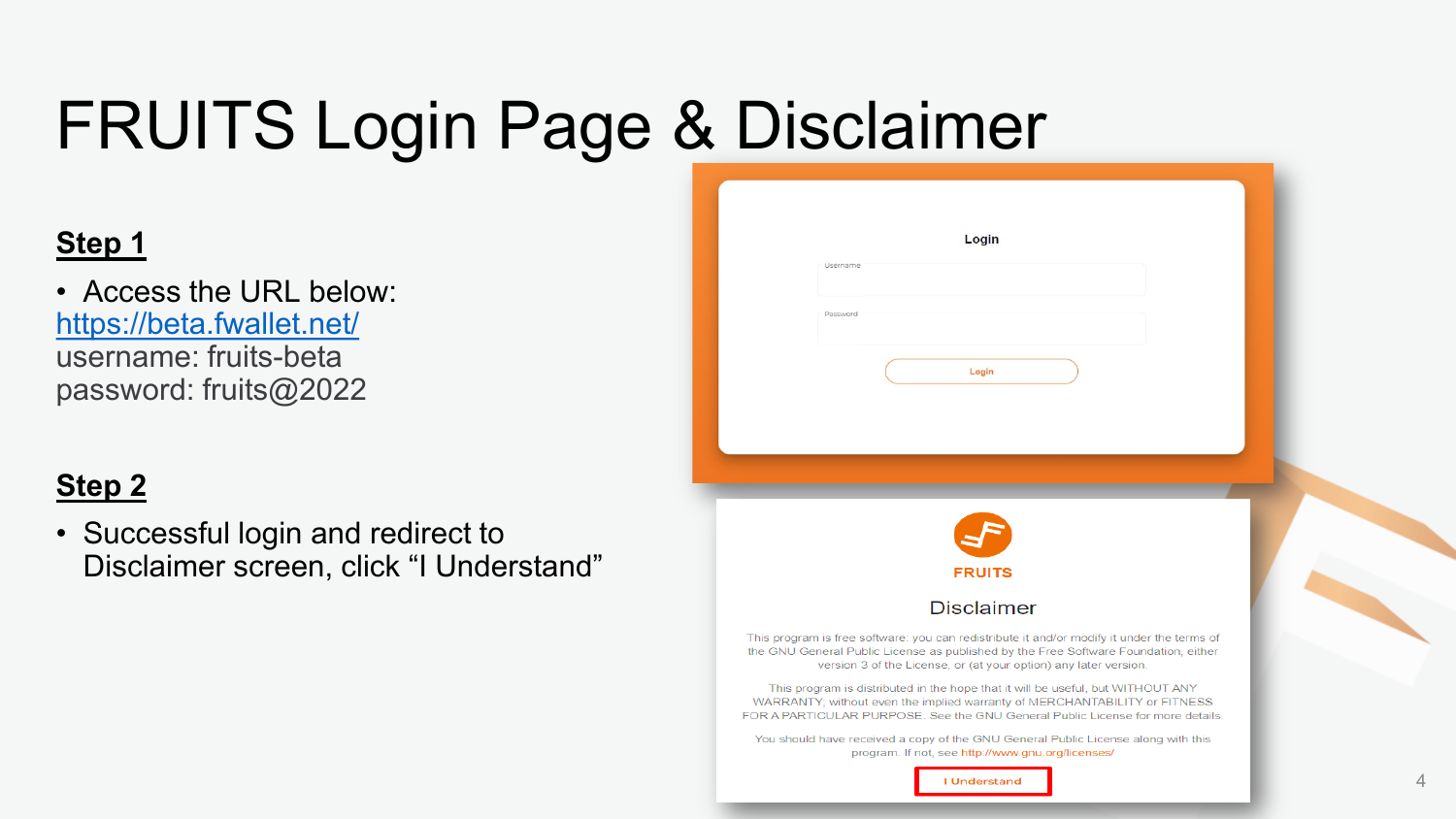### <span id="page-4-0"></span>Staking Purpose

Staking is a public good for the user. Any user with any amount of ETH, BTC, FRTS can help secure the network and earn rewards in the process.

The functionality allows you to earn rewards with your crypto-assets—current options include: FRTS, BTC, ETH. It's very similar to an interest-bearing savings account.

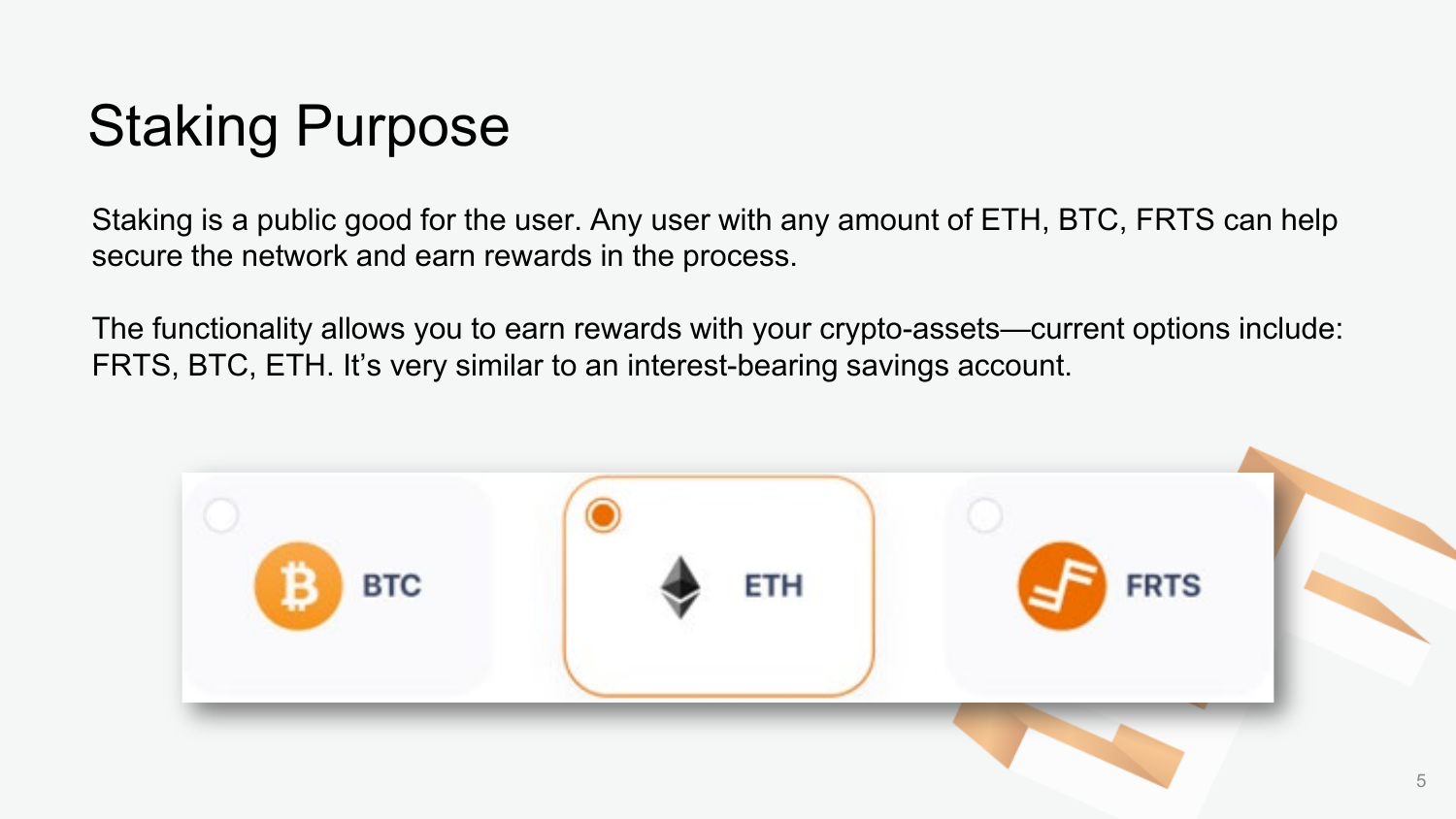# <span id="page-5-0"></span>Staking FRUITS

To Stake FRTS, follow the steps below:

#### **Step 1**

• In the vertical navigation bar, click "Staking" to access the Staking function

**NETWORK** 

**STAKING/S** 

<sup>S</sup> Stakin

**Stakin** 

#### **Step 2**

Provide the requested information:

- Select the coin you want to stake choose FRTS (default)
- Choose a package of Staking rewards, including 3 packages:
	- 3 months plan, 1.5% / year (default)
	- 6 months plan, 3% / year
	- 1 year plan, 5% / year
- Enter the amount you wish to Stake
- Enter PIN

| $\mathcal{P}$ | Select coin                                 |                              | <b>AVAILABLE BALANCE</b><br>285.49625963 FRTS |
|---------------|---------------------------------------------|------------------------------|-----------------------------------------------|
| <b>WAP</b>    | $\bullet$                                   |                              |                                               |
|               | FRTS                                        | $B$ вто<br>ETH               |                                               |
| g history     | <b>Staking reward</b>                       |                              |                                               |
|               | Please select a plan and push confirmation  |                              |                                               |
|               | $\bullet$<br>3 months plan<br>$1.5\%$ /year | 6 months plan<br>$3\%$ /year | 1 year plan<br>$5\%$ /year                    |
|               | Amount                                      |                              | <b>FRTS</b>                                   |
|               | Enter PIN*                                  |                              |                                               |
|               | Enter PIN                                   |                              |                                               |
|               | Total: 0 FRTS                               |                              |                                               |
|               |                                             | Confirm                      |                                               |
|               |                                             |                              |                                               |
|               |                                             |                              |                                               |
|               |                                             |                              |                                               |
|               |                                             |                              |                                               |
|               |                                             |                              |                                               |
|               |                                             |                              |                                               |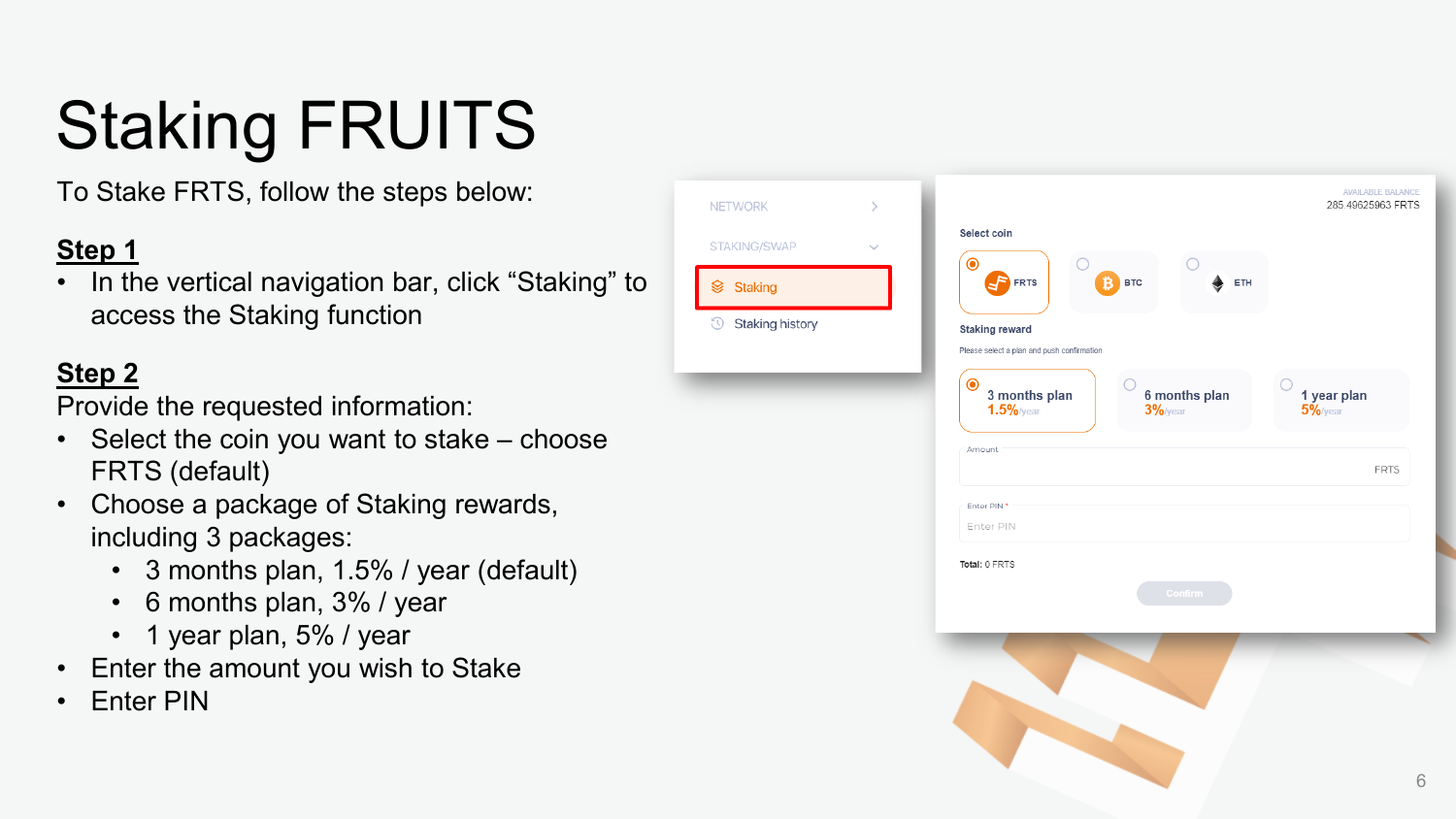# Staking FRUITS

#### **Step 3**

- If your inputted value is valid (your assets must be sufficient to secure the staking deposit and transaction fee (if any), the "Confirm" button is enabled.
- Click "Confirm" button  $\rightarrow$  a pop-up will appear confirming the staking package that you chose.

#### **Step 4**

• Click the "Submit" button in the "Confirm Plan Staking" pop-up  $\rightarrow$  you will be redirected to the Staking Information screen with your selected plan.

#### **Step 5**

• You're done – Lock confirmed! Please wait about 5 minutes until your staking begins.

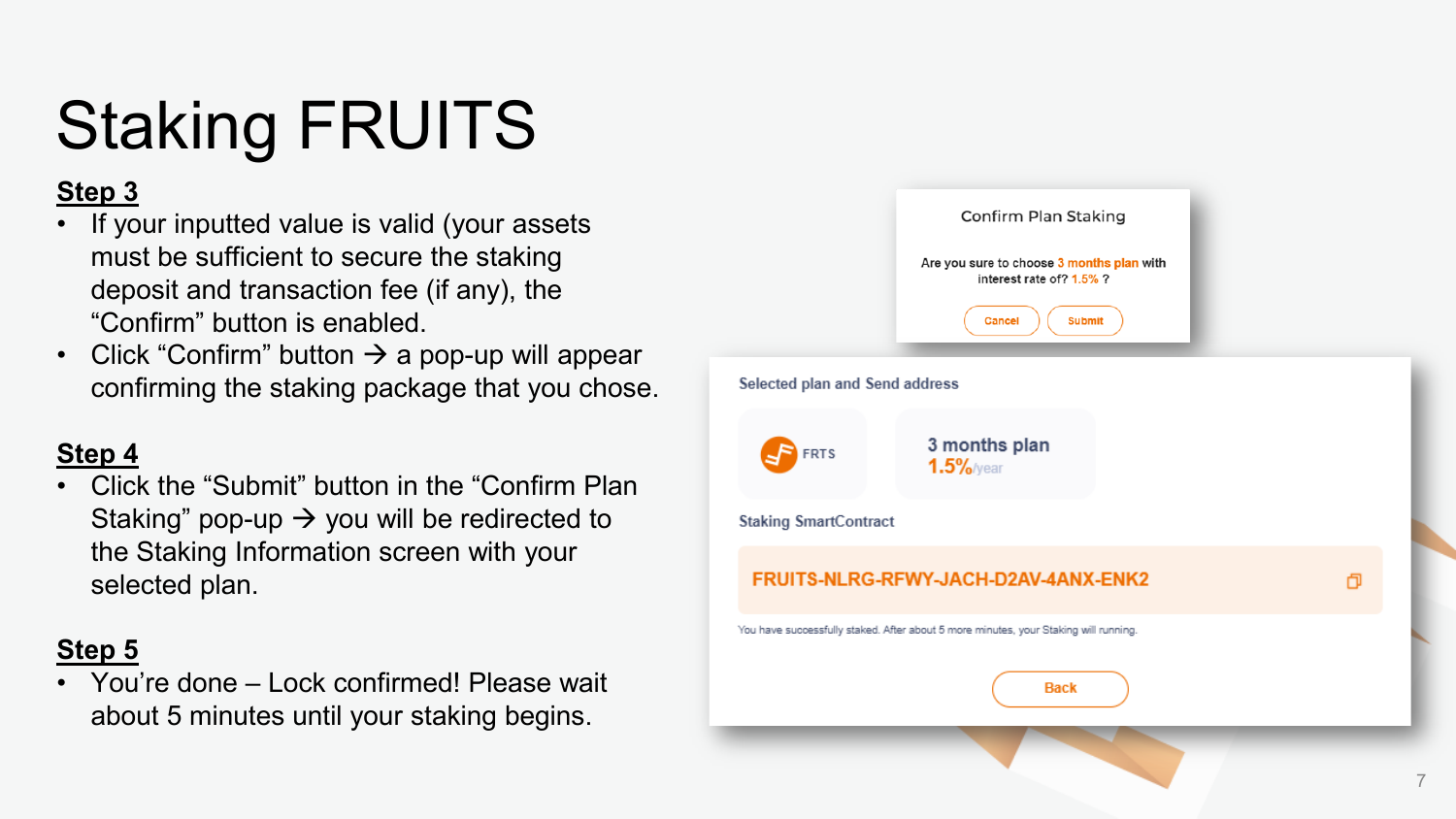# Staking Bitcoin

To Stake Bitcoin (BTC), follow the steps below:

**NETWORK** 

**STAKING/SW** 

<sup>S</sup> Stakind

**Staking** 

#### **Step 1**

In the vertical navigation bar, click "Staking" to access the Staking function

### **Step 2**

Provide the requested information:

- Select the coin you want to stake choose BTC
- Choose a package of Staking rewards, including 3 packages:
	- 3 months plan, 1.5% / year (default)
	- 6 months plan, 3% / year
	- 1 year plan, 5% / year
- Enter the amount you want to Stake

**Note**: The system automatically updates transaction fees.

| $\checkmark$<br>history | Select coin<br>$\bullet$<br>FRTS<br>₿<br><b>BTC</b><br><b>Staking reward</b><br>Please select a plan and push confirmation | ETH                        |
|-------------------------|----------------------------------------------------------------------------------------------------------------------------|----------------------------|
|                         | $\bullet$<br>3 months plan<br>6 months plan $3\%$ /year<br>$1.5\%$ /year                                                   | 1 year plan<br>$5\%$ /year |
|                         | Amount<br>0.03<br>Fee                                                                                                      | <b>BTC</b>                 |
|                         | 0.00000452<br>Total: 0.03000452 BTC<br>Confirm                                                                             | <b>BTC</b>                 |
|                         |                                                                                                                            |                            |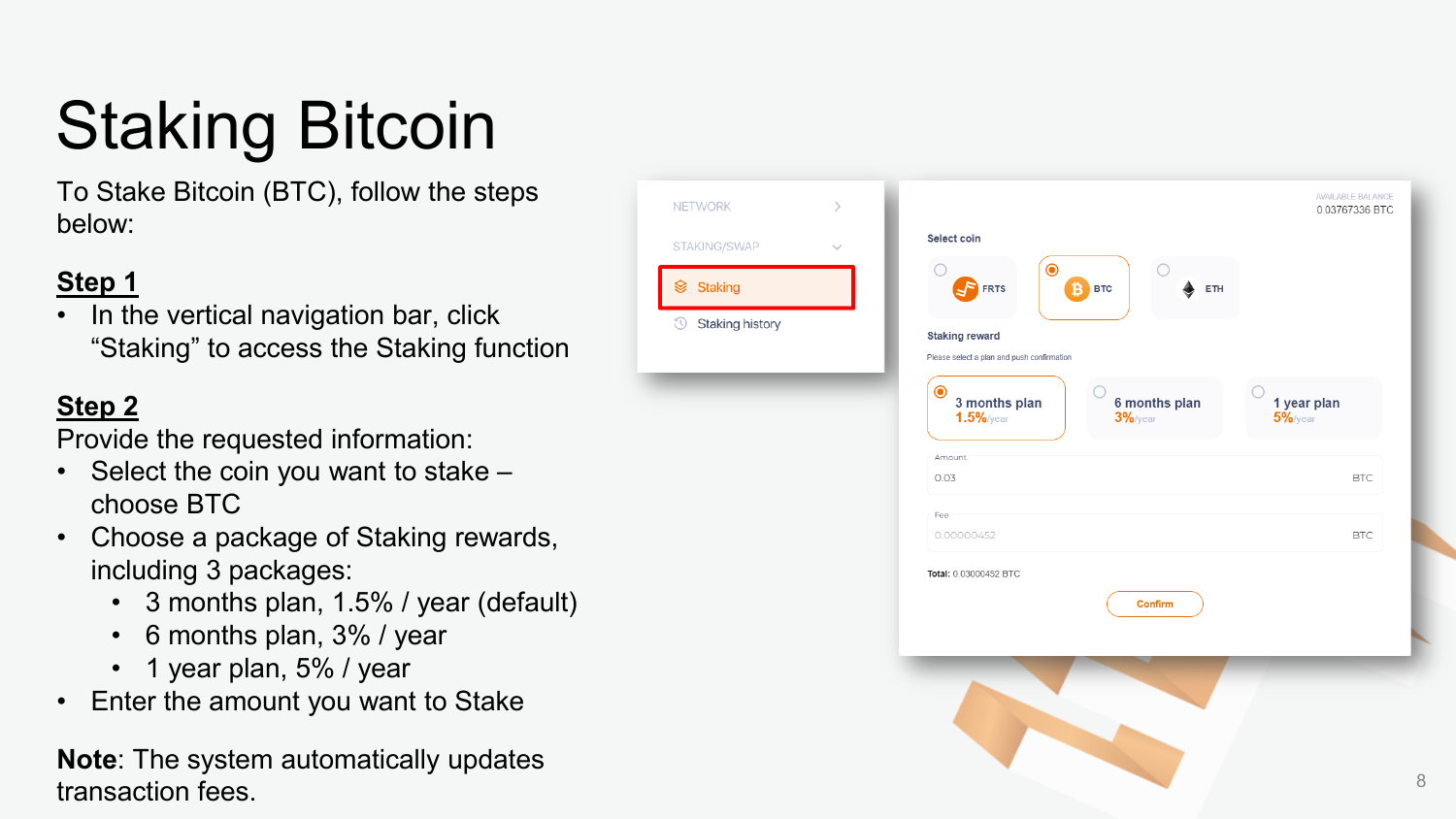# Staking Bitcoin

#### **Step 3**

- If your inputted value is valid (your assets must be sufficient to secure the staking deposit and transaction fee (if any)), the "Confirm" button is enabled.
- Click "Confirm" button  $\rightarrow$  a pop-up will appear confirming the staking package that you chose.

#### **Step 4**

• Click the "Submit" button in the "Confirm Plan Staking" pop-up  $\rightarrow$  you will be redirected to the Staking Information screen with your selected plan.

#### **Step 5**

• You're done – Lock confirmed! Please wait about 5 minutes until your staking begins.

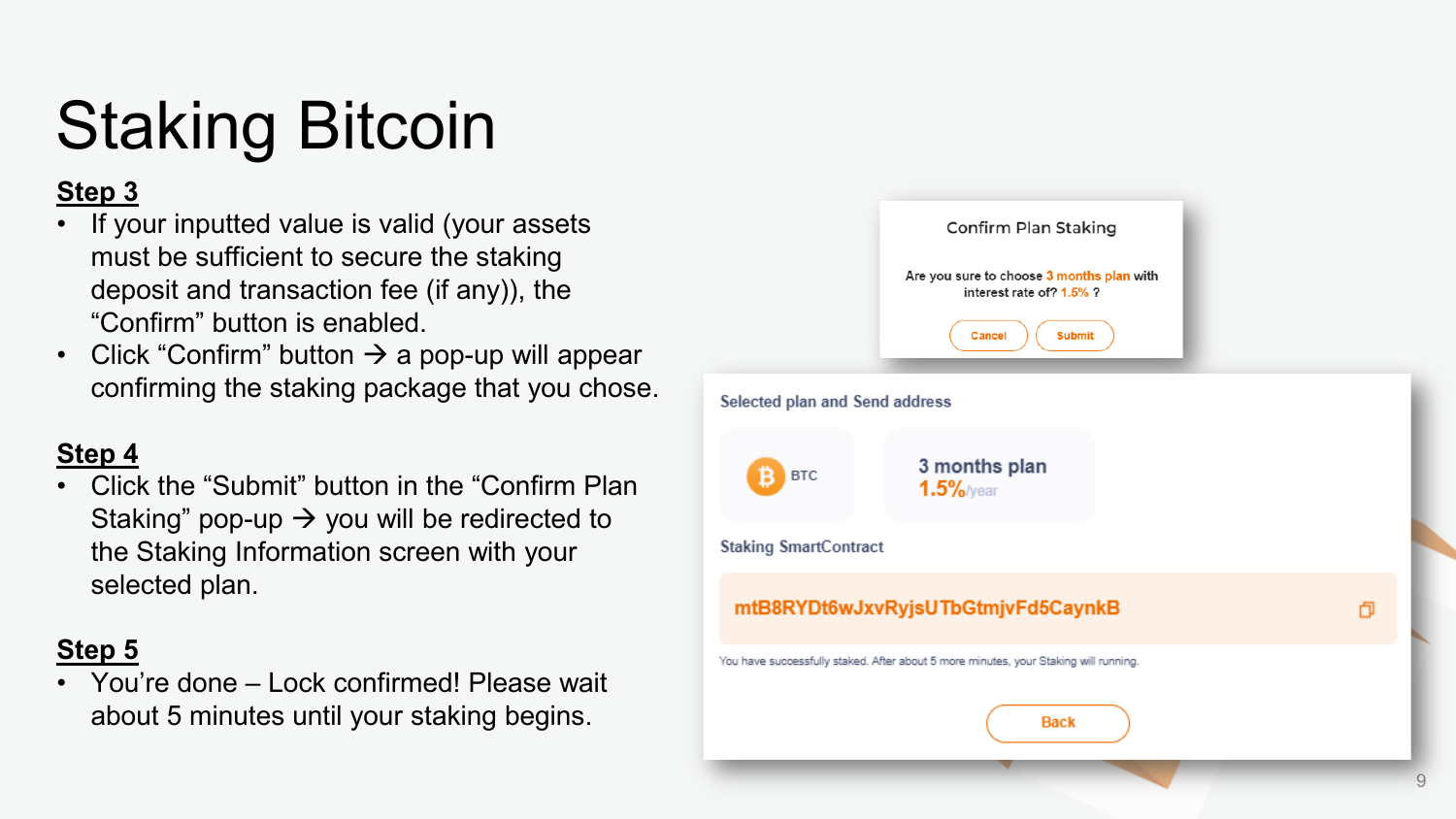# <span id="page-9-0"></span>Staking Ethereum

To Stake Ethereum (ETH), follow the steps below: **Step 1**

• In the vertical navigation bar, click "Staking" to access the Staking function

#### **Step 2**

Provide the requested information:

- Select the coin you want to stake choose ETH
- Choose a package of Staking rewards, including 3 packages:
	- 3 months plan, 1.5% / year (default)
	- 6 months plan, 3% / year
	- 1 year plan, 5% / year
- Enter the amount you want to Stake.
- Select the fee to pay for the transaction, including Low, Medium, and High (the higher the fee, the faster the transaction processing time).
- View information of the transaction (gas limit, max priority, max gas fee) by clicking "Advanced"

|                                              | $\bf \odot$                  |                            |
|----------------------------------------------|------------------------------|----------------------------|
| <b>FRTS</b>                                  | <b>BTC</b><br>ETH<br>в       |                            |
| <b>Staking reward</b>                        |                              |                            |
| Please select a plan and push confirmation   |                              |                            |
| $\circledcirc$<br>3 months plan<br>1.5%/year | 6 months plan<br>$3\%$ /year | 1 year plan<br>$5\%$ /year |
| Amount                                       |                              |                            |
| $\overline{2}$                               |                              | ETH                        |
| Max fee                                      |                              |                            |
| 0.000036750005628                            |                              | ETH.                       |
|                                              | Likely in < 30 seconds       |                            |
|                                              |                              |                            |
| Low                                          | Medium                       | High                       |
| Total: 2.000036750005628 ETH - advanced      |                              |                            |
|                                              | Confirm                      |                            |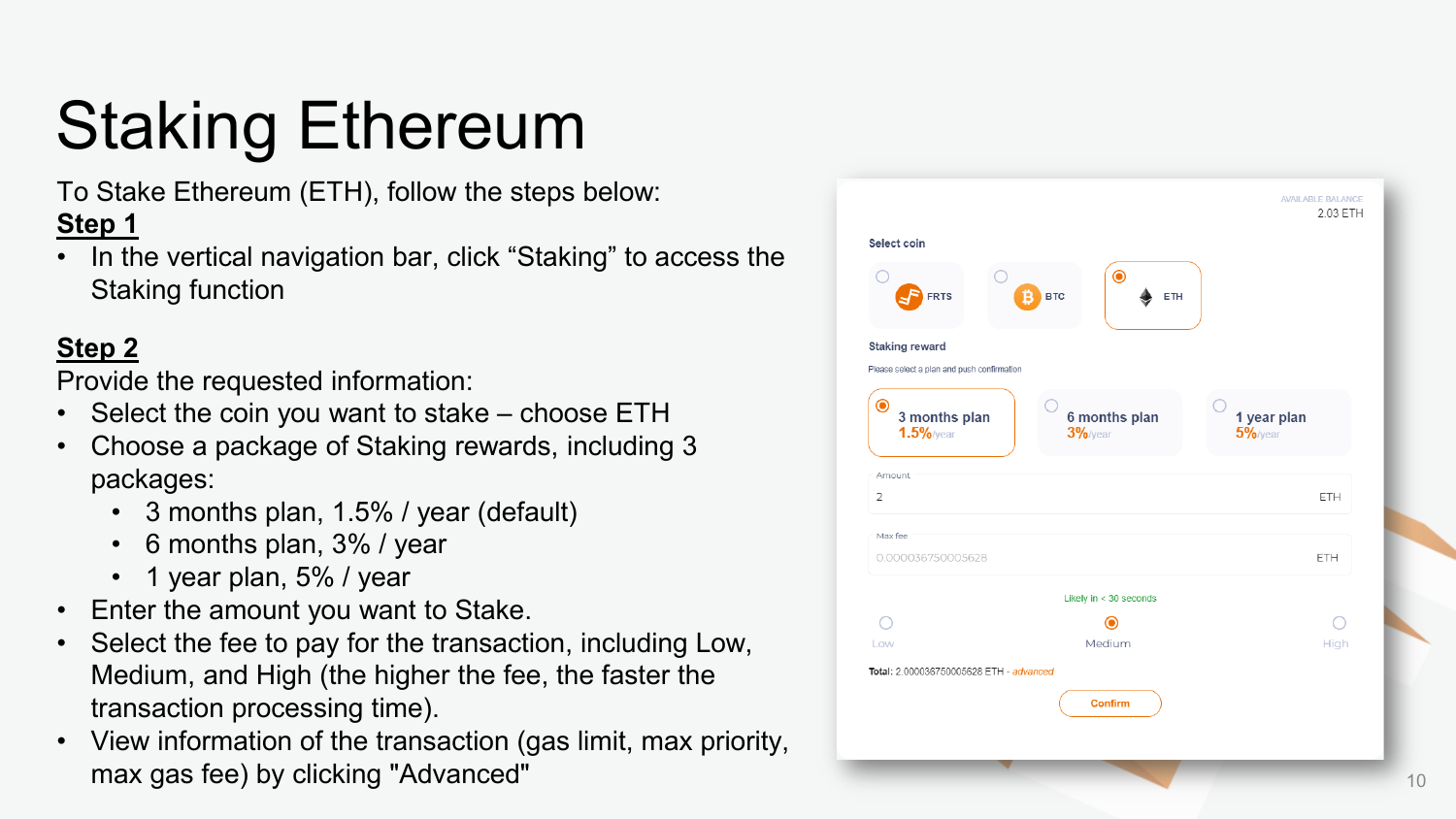### Staking Ethereum

#### **Step 3**

- If your inputted value is valid (your assets must be sufficient to secure the staking deposit and transaction fee (if any)), the "Confirm" button is enabled.
- Click "Confirm" button  $\rightarrow$  a pop-up will appear confirming the staking package that you chose.

#### **Step 4**

• Click the "Submit" button in the "Confirm Plan Staking" pop-up  $\rightarrow$  you will be redirected to the Staking Information screen with your selected plan.

#### **Step 5**

• You're done – Lock confirmed! Please wait about 5 minutes until your staking begins.

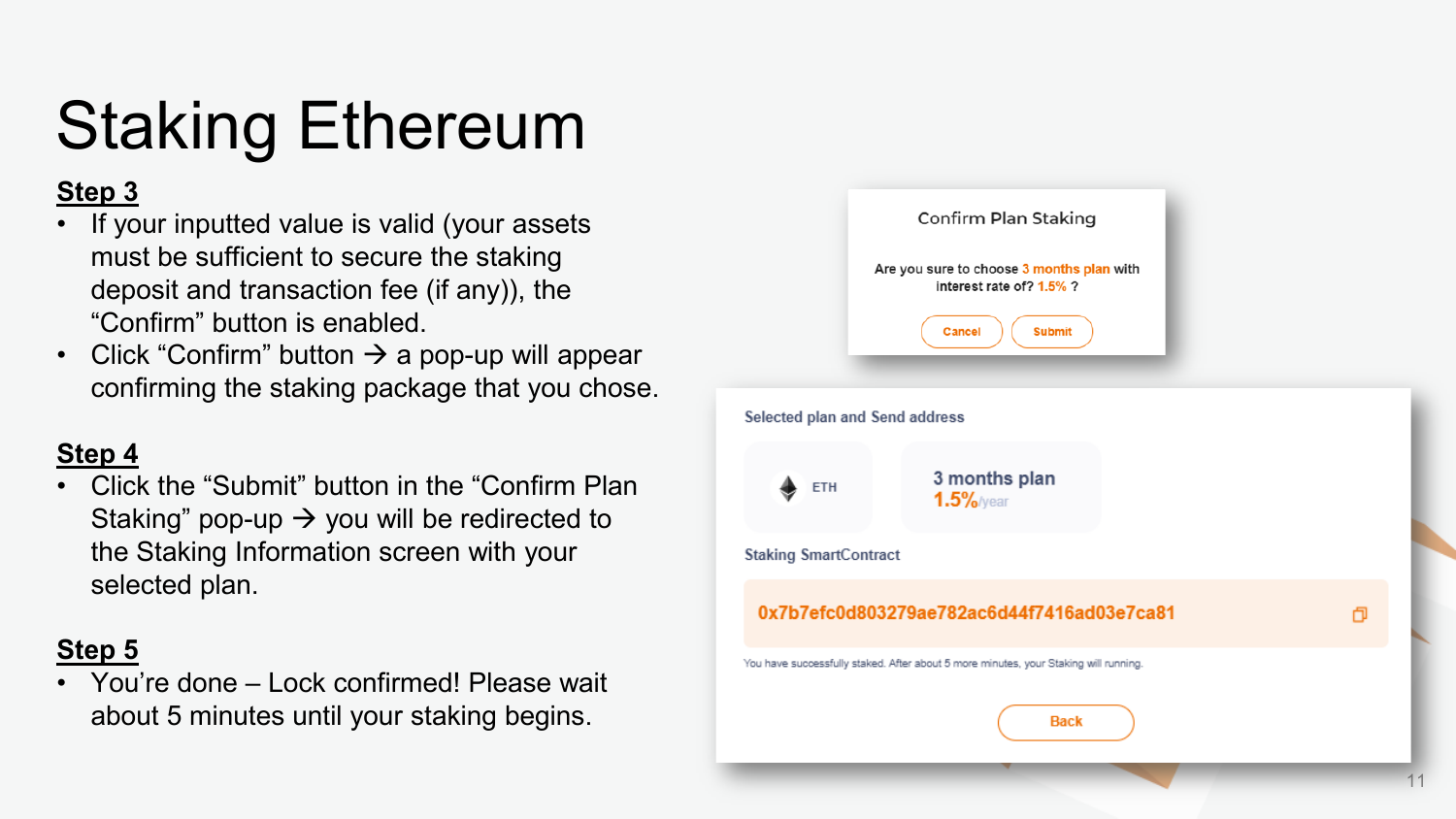# <span id="page-11-0"></span>Staking History

- You can check your staking history by clicking "Staking History" in the navigation bar
- Click the "Transaction" column of the corresponding record.
	- FRTS: redirect to the transaction detail screen
	- BTC: redirect to the transaction detail screen on the website: <https://blockstream.info/>
	- ETH: redirect to the transaction detail screen on the website: <https://etherscan.io/>

| G Staking History                                                         |                  |             |               |                   |            |                      |                    |
|---------------------------------------------------------------------------|------------------|-------------|---------------|-------------------|------------|----------------------|--------------------|
| Request Amount<br><b>Staking History</b>                                  |                  |             |               |                   |            |                      |                    |
|                                                                           |                  |             |               |                   |            |                      |                    |
|                                                                           |                  |             |               |                   |            |                      |                    |
| Transaction                                                               | Principal amount | Coin        | Period        | Interest (%/year) | Valid Date | Maturity Date        | Status             |
| 18039204207456362511                                                      | $\mathbb{R}$     | <b>FRTS</b> | 1 year plan   | 5 %               | 05/13/2022 | 05/13/2023           | Complete           |
| 16155182426534023462                                                      | $\overline{2}$   | <b>FRTS</b> | 1 year plan   | 5 %               | 05/13/2022 | 05/13/2023           | Complete           |
| 15460850429343999081                                                      | 15               | FRTS        | 6 months plan | 3 %               | 05/13/2022 | 11/13/2022           | Complete           |
| 8648300203162561765                                                       | $6 \cdot$        | <b>FRTS</b> | 6 months plan | 3 %               | 05/13/2022 | 11/13/2022           | Complete           |
| 5394092349601199760                                                       | 10               | <b>FRTS</b> | 6 months plan | 3 %               | 05/13/2022 | 11/13/2022           | Complete           |
| 17409989083702943564                                                      | 20               | <b>FRTS</b> | 1 year plan   | 5 %               | 05/13/2022 | 05/13/2023           | Complete           |
| 10463387182423440468                                                      | 10               | <b>FRTS</b> | 6 months plan | 3 %               | 05/13/2022 | 11/13/2022           | Complete           |
| 6685115967607997905                                                       | 0.00005          | <b>FRTS</b> | 6 months plan | 3 %               | 05/13/2022 | 11/13/2022           | Complete           |
| 0xe741c22d677d43f80c947a3c1a0a74<br>f7c5f2elef06cadba96d6cad65c7e5c9      | 0.000006         | ETH         | 3 months plan | 1.5%              | 05/13/2022 | 08/13/2022           | Complete           |
| ea<br>549bblfa5a7592c593ad542a3b977d8<br>0659a2197afb34e618f72ac6e8f6bfbb | 0.000054         | BTC.        | 3 months plan | 1.5%              | 05/13/2022 | 08/13/2022           | Complete           |
| $\overline{2}$                                                            |                  |             |               |                   |            |                      |                    |
|                                                                           |                  |             |               |                   |            | Items per page: 10 ▼ | 1-10 of 122<br>K < |
|                                                                           |                  |             |               |                   |            |                      |                    |
|                                                                           |                  |             |               |                   |            |                      |                    |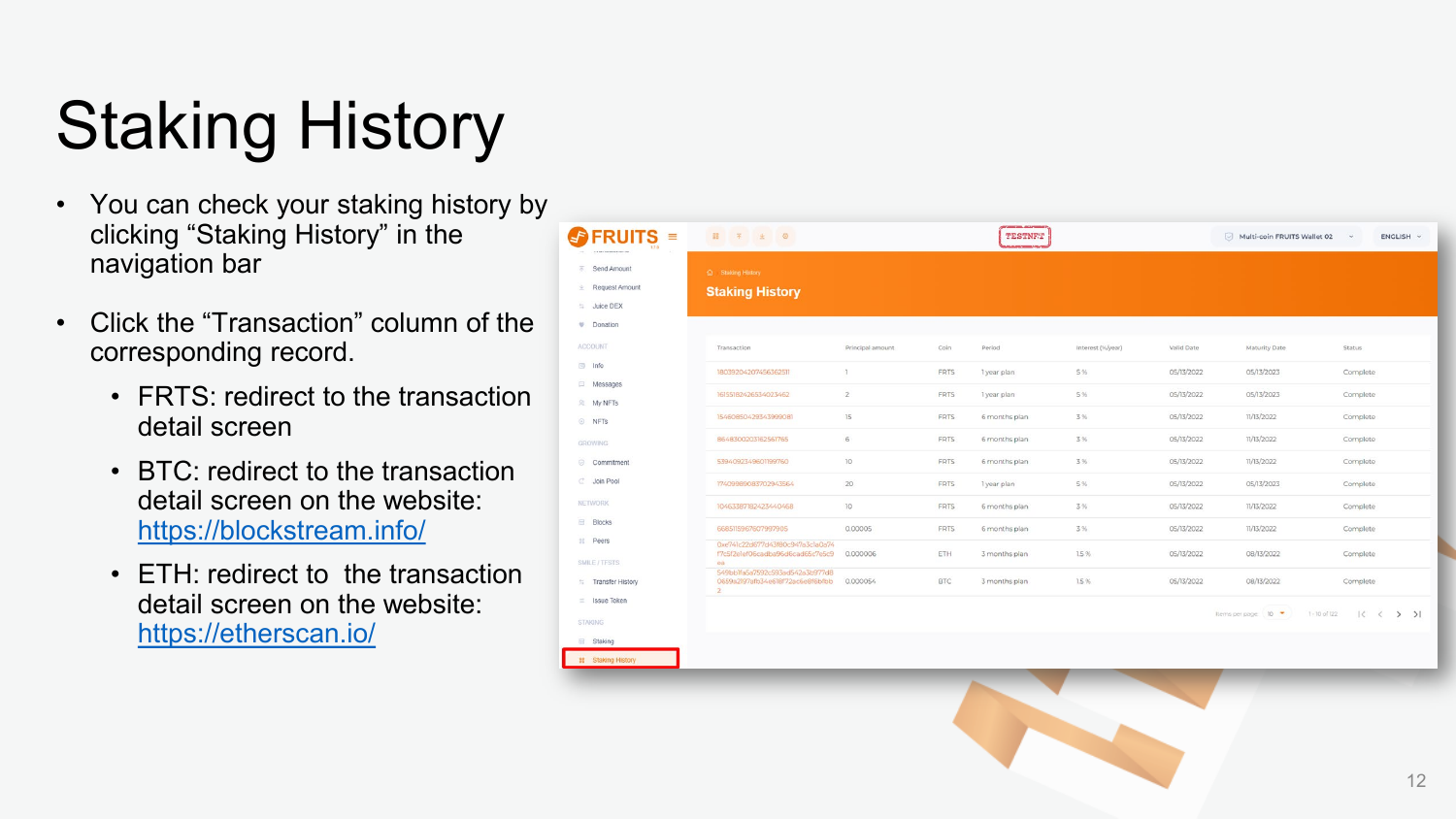### <span id="page-12-0"></span>SWAP Juice DEX

Fruits original DEX - convert FRTS to BTC/ETH or BTC/ETH to FRTS through your wallet .

Access the Juice DEX to convert your assets .

#### **Step 1**

• Select the source coin (1) and enter the amount (2) you want to swap

#### **Step 2**

• Select target coin (3)  $\rightarrow$  The amount of coins you will receive (4) corresponds to the type of source coin you want to swap.

#### **Step 3**

• Click "Swap" $\rightarrow$  redirect to the Exchange screen.

**Note:** You can only SWAP from FRTS to BTC or ETH, and from BTC to FRTS, and from ETH to FRTS.

Click  $\left[\begin{array}{c} \text{If } \\ \end{array}\right]$ , to change position of source coin and target coin

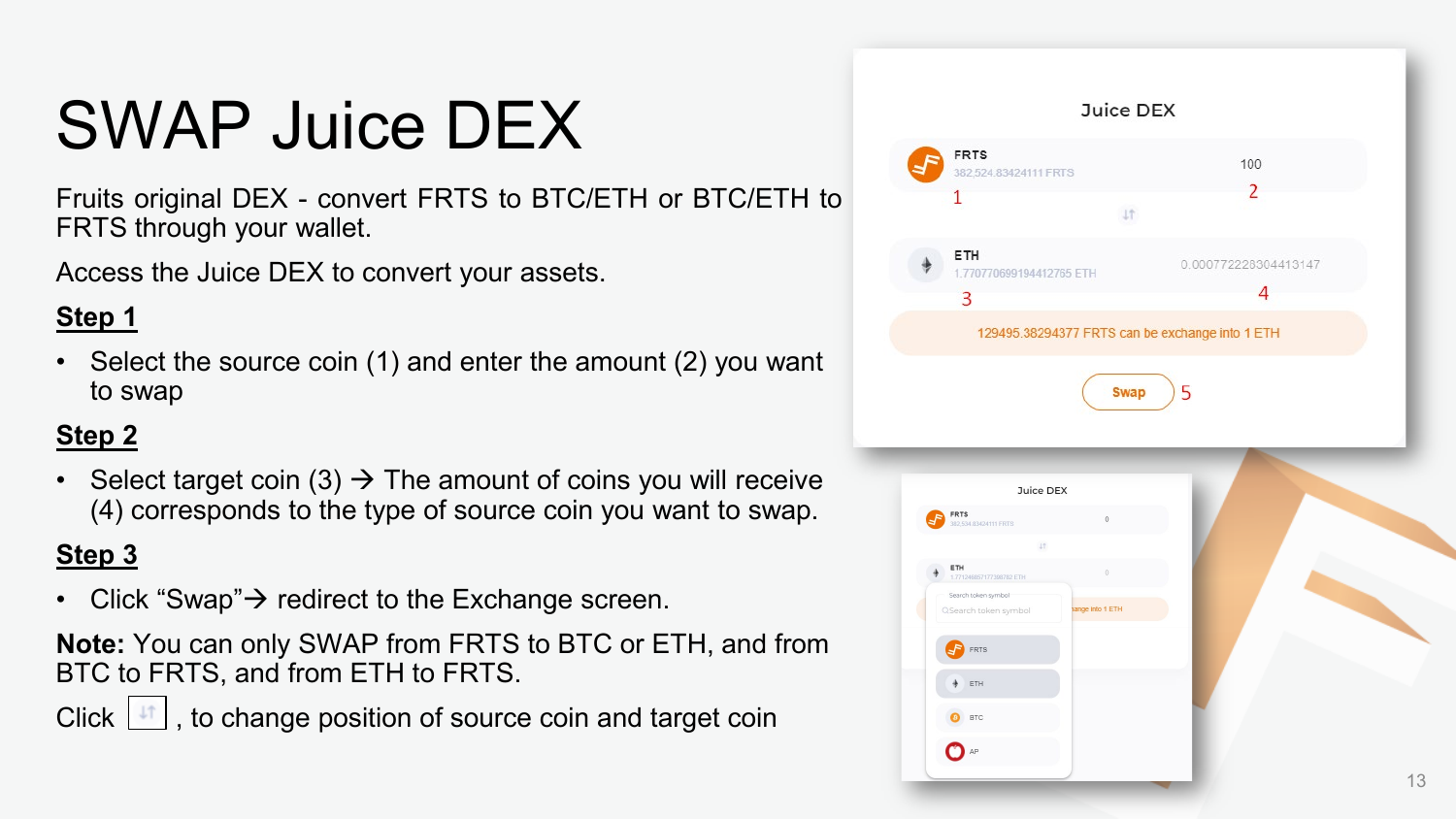### <span id="page-13-0"></span>Swap Exchange

Swaps between two coins are displayed (fees may apply). Transaction fee:

- There is no fee to convert from FRTS to BTC/ETH.
- Transaction fees from BTC/ETH to FRTS are automatically updated according to the exchange.

#### **Step 4**

- If the source coin is Fruits (FRTS) and the target coin is either ETH/BTC, then it will be displayed as "Buy (FRTS  $\Rightarrow$ BTC or ETH)"
- If the source coin is BTC/ETH and the target coin is Fruits (FRTS) then it will be displayed as "Sell (BTC or ETH  $\Rightarrow$ FRTS)"

Click to confirm the transaction swap between the two crypto assets  $\rightarrow$  "Confirm Order" pop-up will be displayed.

|                                  | <b>ETH</b>         |               |
|----------------------------------|--------------------|---------------|
| Quantity                         |                    |               |
| 106911.875                       |                    | <b>FRUITS</b> |
| Price                            |                    |               |
| 0.00000935349791592375           |                    | ETH / FRUITS  |
| Total                            |                    |               |
| $\overline{1}$                   |                    | <b>ETH</b>    |
| Fee                              |                    |               |
| 0.00035698340727                 |                    | <b>ETH</b>    |
|                                  | Sell (ETH -> FRTS) |               |
|                                  |                    |               |
|                                  | <b>ETH</b>         |               |
| Quantity<br>0.000781204107624944 |                    | ETH           |
| Price                            |                    |               |
| 128007.51944843837125853627      |                    | FRUITS / ETH  |
| Total                            |                    |               |
| 100                              |                    | <b>FRUITS</b> |
| Fee                              |                    |               |
| O                                |                    | <b>FRUITS</b> |
|                                  | Buy (FRTS -> ETH)  |               |